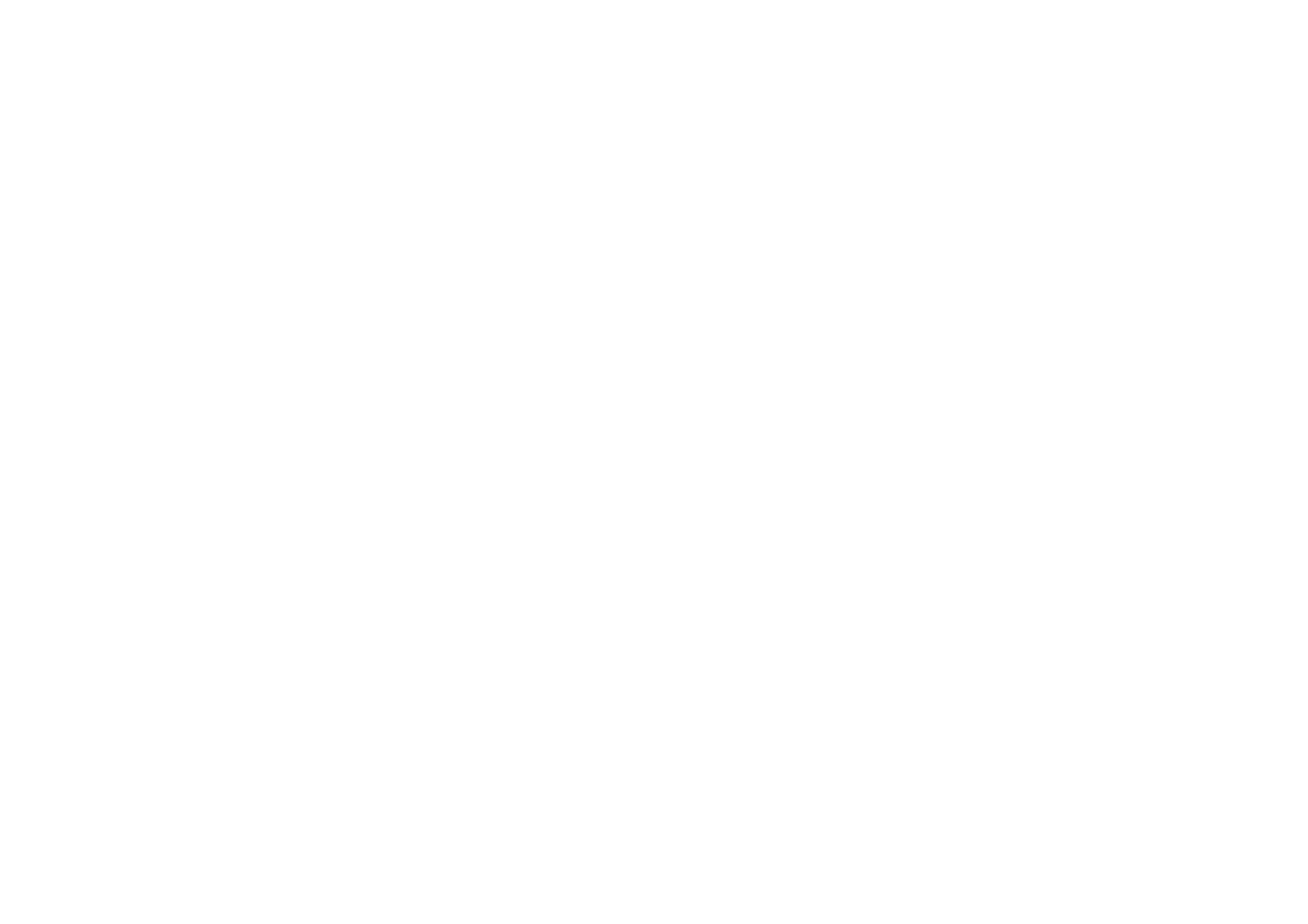**CENSUS AND DEMOGRAPHIC STATISTICS**

**والديموغرافية السكانية الإحصاءات**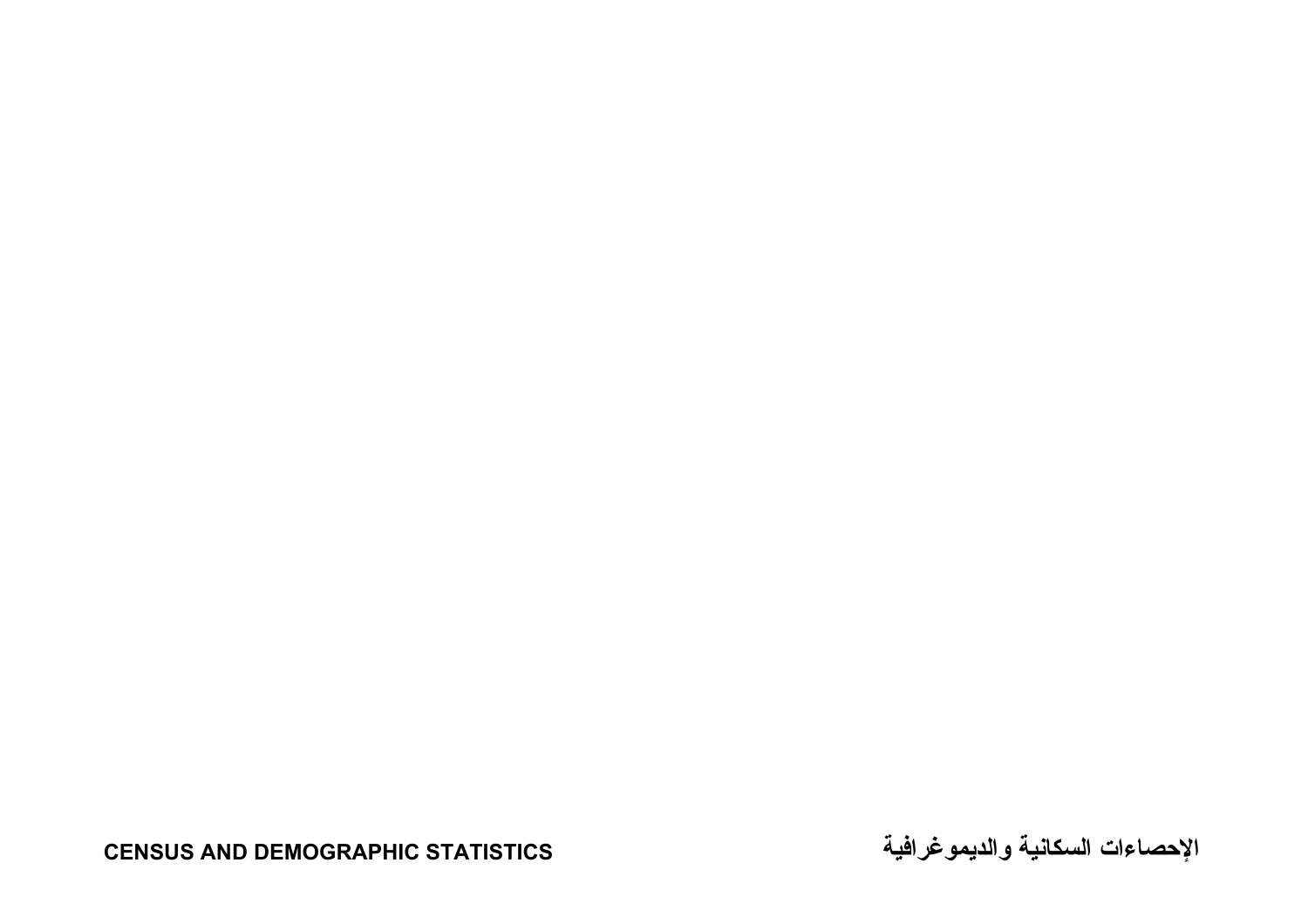| <b>Total</b> |         |         | Non-Bahraini           |        |         | <b>Bahraini</b> |         |         |                   |
|--------------|---------|---------|------------------------|--------|---------|-----------------|---------|---------|-------------------|
| <b>Total</b> | Female  | Male    | الجملة<br><b>Total</b> | Female | Male    | <b>Total</b>    | Female  | Male    | <b>Age Groups</b> |
|              |         |         |                        |        |         |                 |         |         |                   |
| 60,385       | 29,431  | 30,954  | 12,064                 | 5,815  | 6,249   | 48,321          | 23,616  | 24,705  | $0 - 4$           |
| 62,150       | 30,682  | 31,468  | 11,425                 | 5,623  | 5,802   | 50,725          | 25,059  | 25,666  | $5-9$             |
| 58,834       | 28,520  | 30,314  | 9,674                  | 4,641  | 5,033   | 49,160          | 23,879  | 25,281  | $10 - 14$         |
| 50,995       | 24,663  | 26,332  | 6,755                  | 3,152  | 3,603   | 44,240          | 21,511  | 22,729  | 15-19             |
| 58,675       | 26,512  | 32,163  | 20,317                 | 7,835  | 12,482  | 38,358          | 18,677  | 19,681  | $20 - 24$         |
| 69,375       | 26,546  | 42,829  | 39,115                 | 11,589 | 27,526  | 30,260          | 14,957  | 15,303  | 25-29             |
| 72,289       | 27,524  | 44,765  | 43,712                 | 12,889 | 30,823  | 28,577          | 14,635  | 13,942  | 30-34             |
| 65,415       | 25,494  | 39,921  | 36,078                 | 10,196 | 25,882  | 29,337          | 15,298  | 14,039  | 35-39             |
| 55,258       | 19,823  | 35,435  | 30,506                 | 6,887  | 23,619  | 24,752          | 12,936  | 11,816  | 40-44             |
| 37,777       | 12,766  | 25,011  | 19,395                 | 3,873  | 15,522  | 18,382          | 8,893   | 9,489   | 45-49             |
| 21,331       | 7,237   | 14,094  | 9,290                  | 1,769  | 7,521   | 12,041          | 5,468   | 6,573   | 50-54             |
| 12,256       | 5,119   | 7,137   | 3,700                  | 761    | 2,939   | 8,556           | 4,358   | 4,198   | 55-59             |
| 9,501        | 4,564   | 4,937   | 1,507                  | 392    | 1,115   | 7,994           | 4,172   | 3,822   | 60-64             |
| 6,401        | 3,248   | 3,153   | 669                    | 221    | 448     | 5,732           | 3,027   | 2,705   | 65-69             |
| 4,879        | 2,383   | 2,496   | 400                    | 124    | 276     | 4,479           | 2,259   | 2,220   | 70-74             |
| 2,664        | 1,287   | 1,377   | 156                    | 73     | 83      | 2,508           | 1,214   | 1,294   | 75-79             |
| 1,476        | 681     | 795     | 99                     | 41     | 58      | 1,377           | 640     | 737     | 80-84             |
| 598          | 296     | 302     | 49                     | 19     | 30      | 549             | 277     | 272     | 85-89             |
| 345          | 179     | 166     | 26                     | 11     | 15      | 319             | 168     | 151     | $90+$             |
| 650,604      | 276,955 | 373,649 | 244,937                | 75,911 | 169,026 | 405,667         | 201,044 | 204,623 | Total             |

*Population based on Census - April 2001 .* . *2001* - :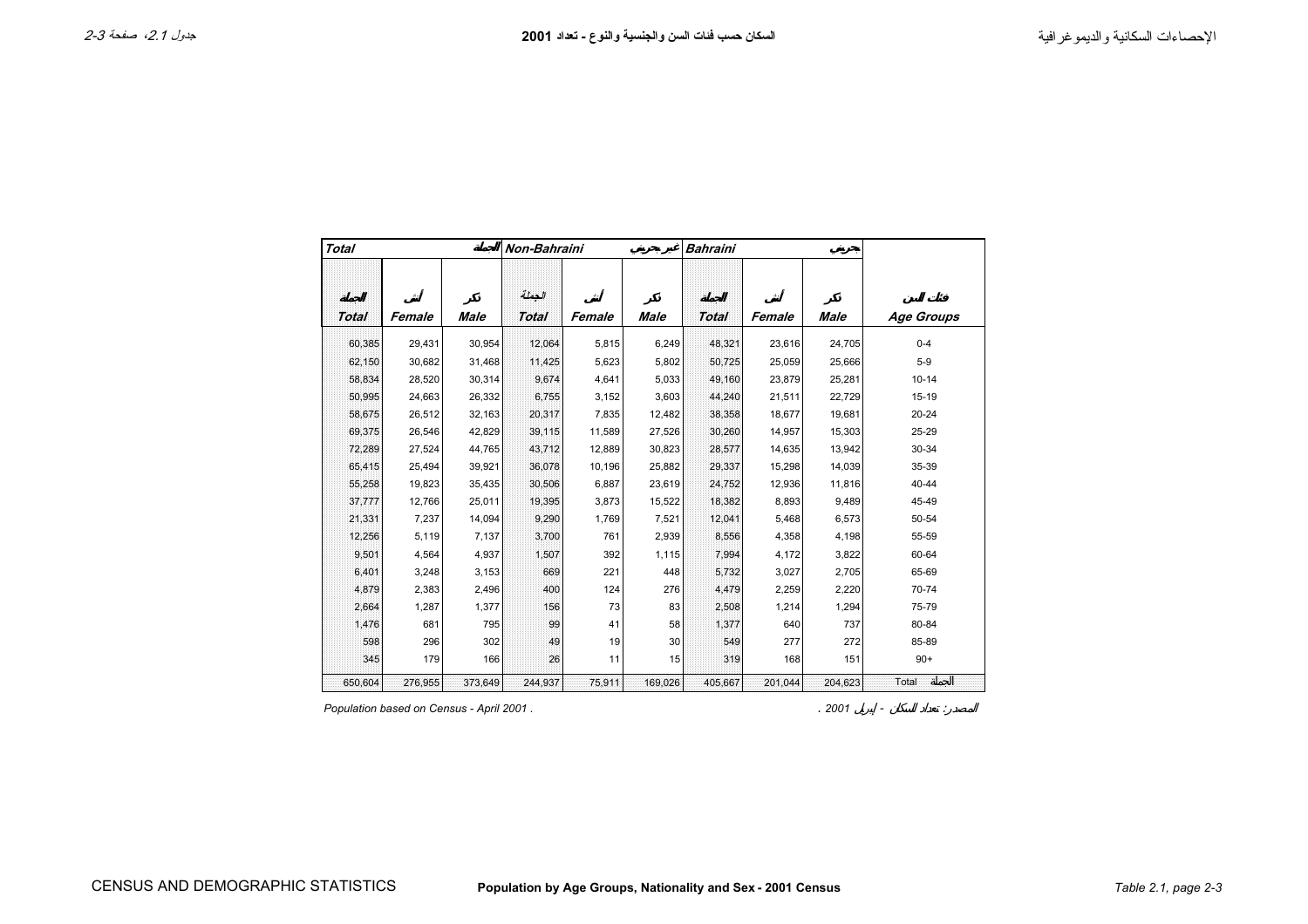| <b>Total</b> |         |         | Non-Bahraini |          |          | <b>Bahraini</b> |          |          |                     |
|--------------|---------|---------|--------------|----------|----------|-----------------|----------|----------|---------------------|
| <b>Total</b> | Female  | Male    | <b>Total</b> | Female   | Male     | <b>Total</b>    | Female   | Male     | <b>Census Years</b> |
| 89.970       | 41,703  | 48,267  | 15,930       | $\cdots$ | $\cdots$ | 74,040          | $\cdots$ | $\cdots$ | 1941                |
| 109,650      | 51,049  | 58,601  | 18,471       | $\cdots$ | $\cdots$ | 91,179          |          | $\cdots$ | 1950                |
| 143,135      | 65,513  | 77,622  | 24,401       | 6,692    | 17,709   | 118,734         | 58,821   | 59,913   | 1959                |
| 182,203      | 82,819  | 99,384  | 38,389       | 11,373   | 27,016   | 143,814         | 71,446   | 72,368   | 1965                |
| 216,078      | 99,764  | 116,314 | 37,885       | 11,343   | 26,542   | 178,193         | 88,421   | 89,772   | 1971                |
| 350,798      | 146,005 | 204,793 | 112,378      | 27,509   | 84,869   | 238,420         | 118,496  | 119,924  | 1981                |
| 508.037      | 213.691 | 294.346 | 184.732      | 53,839   | 130,893  | 323.305         | 159,852  | 163,453  | 1991                |
| 650,604      | 276,955 | 373,649 | 244,937      | 75,911   | 169,026  | 405,667         | 201,044  | 204,623  | 2001                |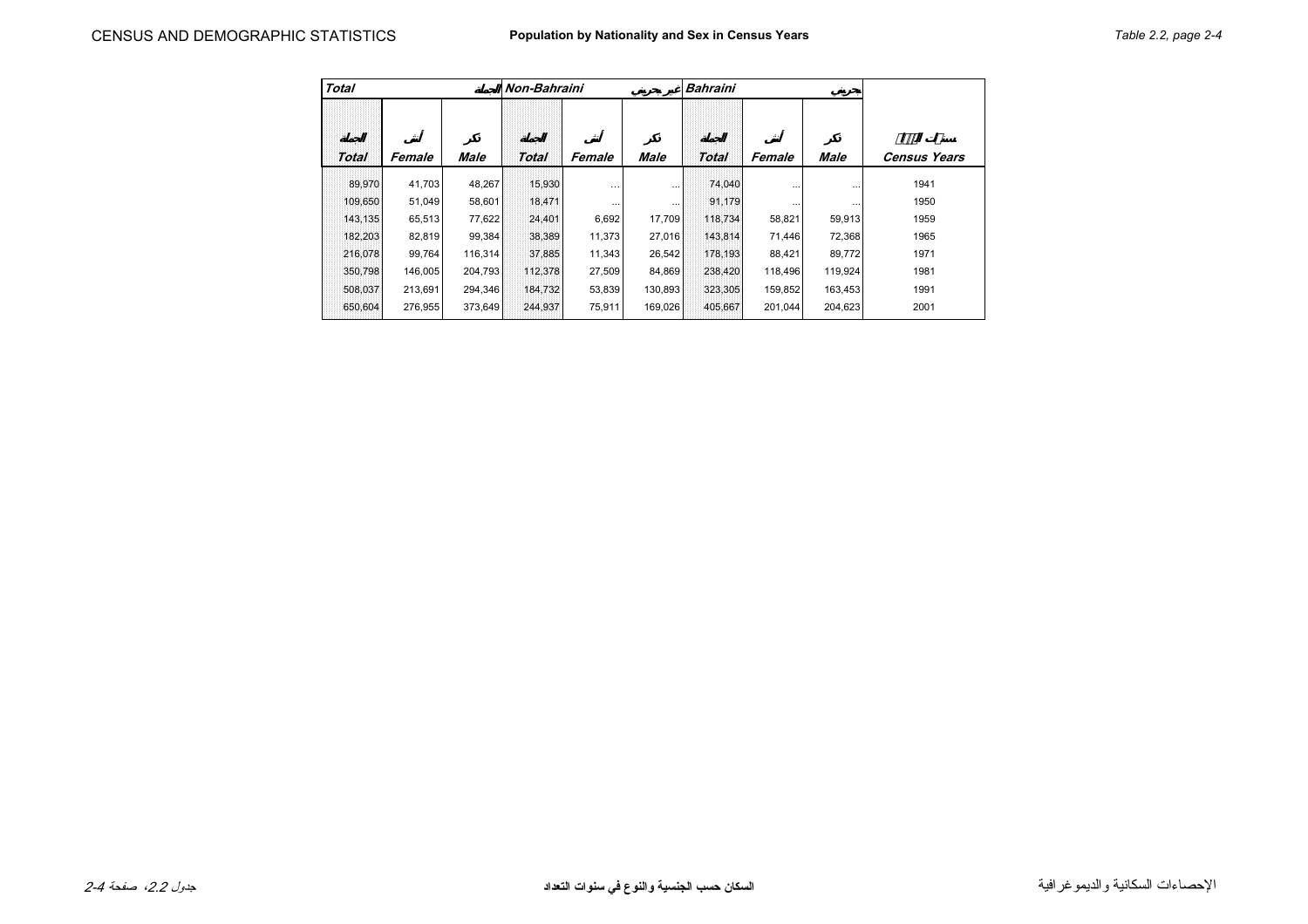

## **Population By Nationality in Census Years**

*Refer: Table 2.2*

*2.2* :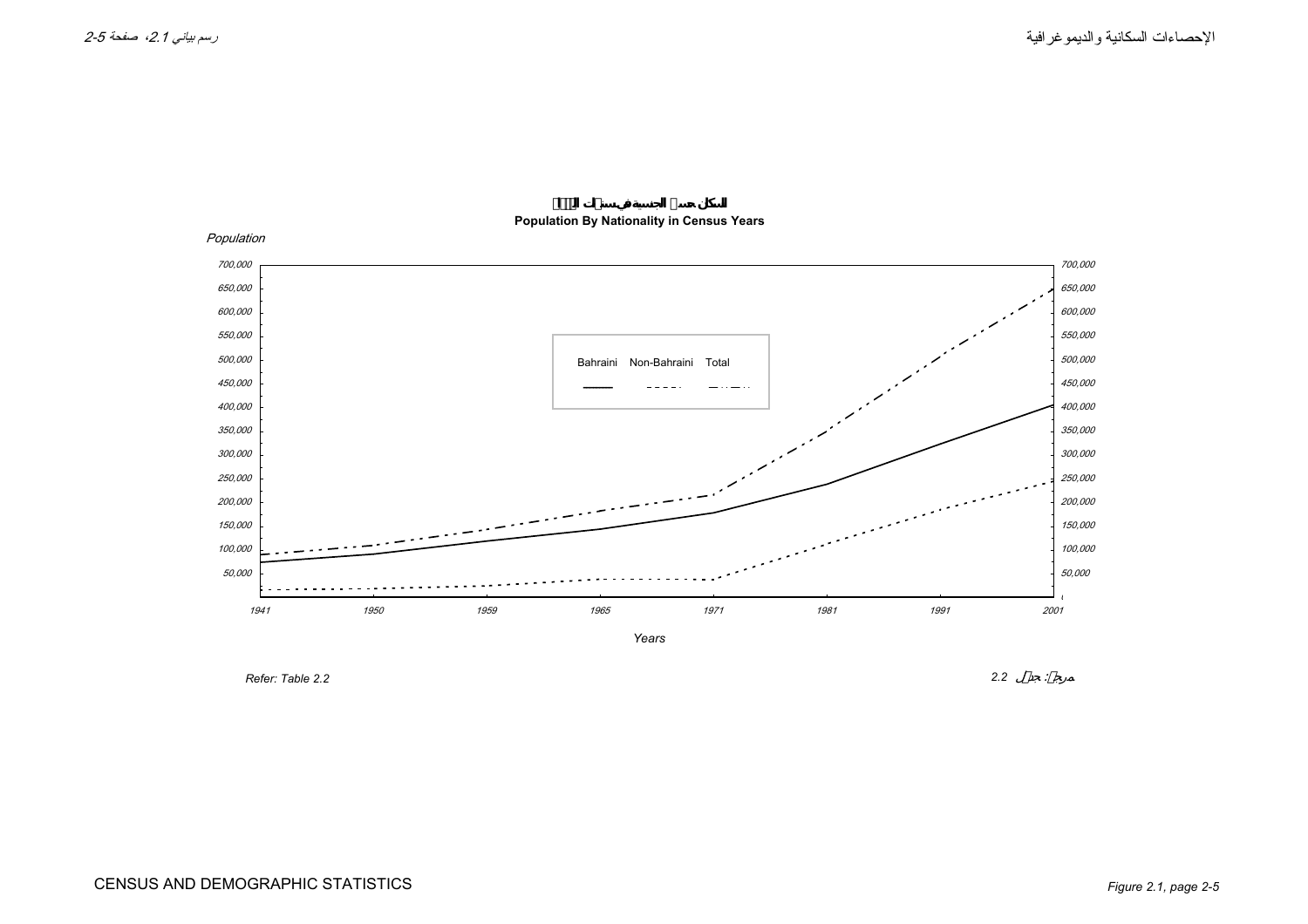|                                  | <b>Total</b> |         | Non-Bahraini |        | <b>Bahraini</b> |              |               |               |
|----------------------------------|--------------|---------|--------------|--------|-----------------|--------------|---------------|---------------|
| <b>Highest Educational Level</b> | %            | No.     | %            | No.    | %               | No.          | <b>Sex</b>    | $\varnothing$ |
|                                  | 11.4         | 32,153  | 14.8         | 22,469 | 7.5             | 9,684 Male   |               |               |
| Illiterate / Read Only           | 16.4         | 30,965  | 15.2         | 9,080  | 17.0            |              | 21,885 Female |               |
|                                  | 13.5         | 63,118  | 14.9         | 31,549 | 12.3            | 31,569 Total |               |               |
|                                  | 10.5         | 29,604  | 14.3         | 21,710 | 6.1             | 7,894 Male   |               |               |
| Read & Write                     | 10.7         | 20,086  | 19.1         | 11,409 | 6.8             |              | 8,677 Female  |               |
|                                  | 10.6         | 49,690  | 15.6         | 33,119 | 6.4             | 16,571 Total |               |               |
|                                  | 12.1         | 33,945  | 10.1         | 15,394 | 14.4            | 18,551 Male  |               |               |
| Primary Certificate              | 9.6          | 18,019  | 8.2          | 4,910  | 10.2            |              | 13,109 Female |               |
|                                  | 11.1         | 51,964  | 9.6          | 20,304 | 12.3            | 31,660 Total |               |               |
|                                  | 16.5         | 46,300  | 12.4         | 18,891 | 21.3            | 27,409 Male  |               |               |
| Preparatory Certificate          | 15.1         | 28,432  | 10.6         | 6,365  | 17.2            |              | 22,067 Female |               |
|                                  | 15.9         | 74,732  | 11.9         | 25,256 | 19.2            | 49,476 Total |               |               |
|                                  | 3.3          | 9,367   | 3.8          | 5,737  | 2.8             | 3,630 Male   |               |               |
| Above Preparatory                | 2.3          | 4,369   | 2.9          | 1,744  | 2.0             |              | 2,625 Female  |               |
|                                  | 2.9          | 13,736  | 3.5          | 7,481  | 2.4             | 6,255 Total  |               |               |
|                                  | 24.8         | 69,790  | 17.5         | 26,558 | 33.5            | 43,232 Male  |               |               |
| Secondary Certificate            | 28.7         | 54,142  | 20.0         | 11,965 | 32.8            |              | 42,177 Female |               |
|                                  | 26.4         | 123,932 | 18.2         | 38,523 | 33.2            | 85,409 Total |               |               |
|                                  | 3.9          | 10,848  | 3.5          | 5,298  | 4.3             | 5,550 Male   |               |               |
| Above Secondary / Diploma        | 5.2          | 9,843   | 6.1          | 3,644  | 4.8             |              | 6,199 Female  |               |
|                                  | 4.4          | 20,691  | 4.2          | 8,942  | 4.6             | 11,749 Total |               |               |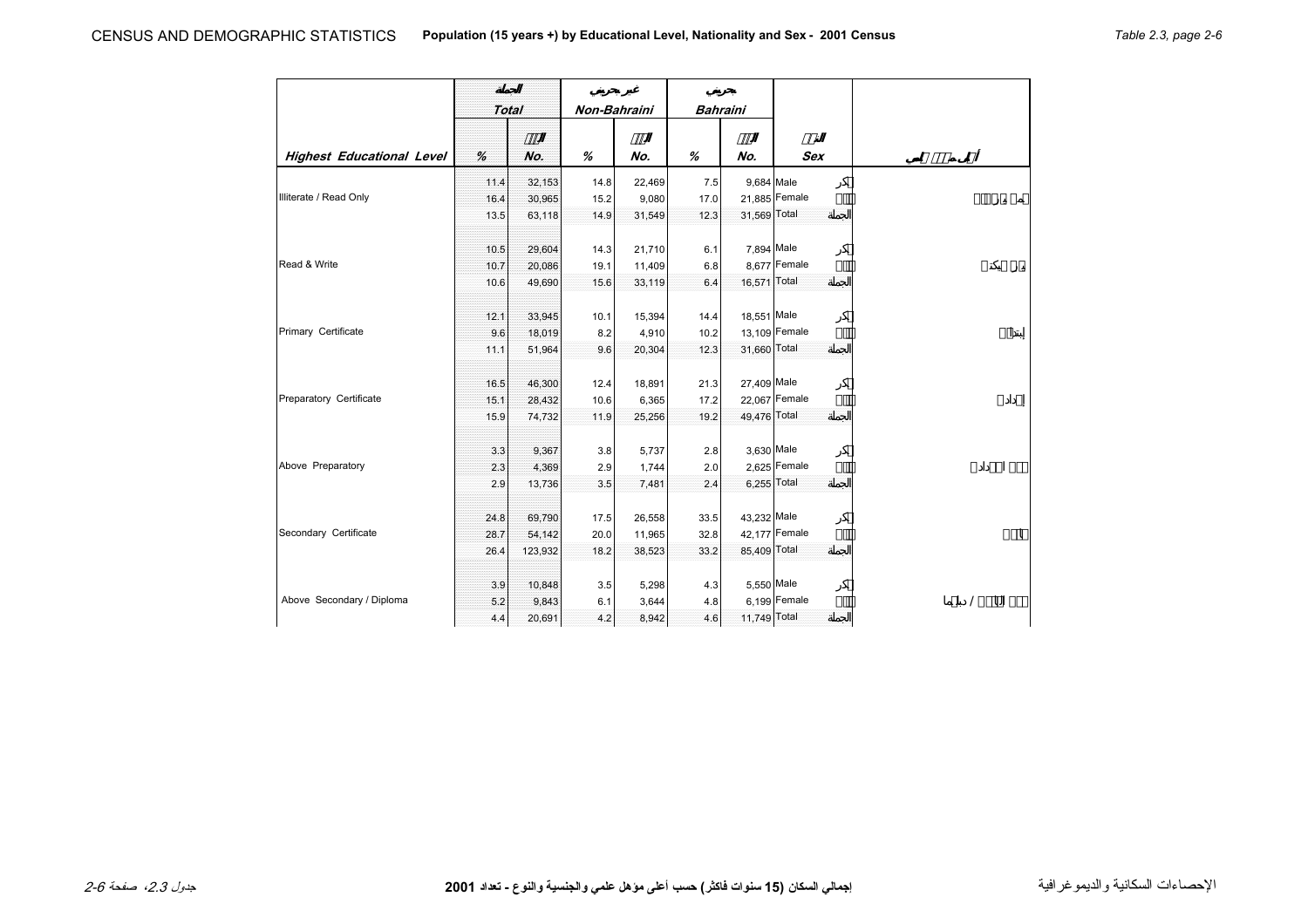|                                  | <b>Total</b> |         |      | Non-Bahraini |      | <b>Bahraini</b> |                |   |
|----------------------------------|--------------|---------|------|--------------|------|-----------------|----------------|---|
| <b>Highest Educational Level</b> | %            | No.     | %    | No.          | $\%$ | No.             | <b>Sex</b>     | Ø |
|                                  | 6.2          | 17,304  | 6.1  | 9,255        | 6.2  | 8,049 Male      |                |   |
| High Diploma                     | 7.7          | 14,456  | 9.8  | 5,836        | 6.7  |                 | 8,620 Female   |   |
|                                  | 6.8          | 31,760  | 7.1  | 15,091       | 6.5  | 16,669 Total    |                |   |
|                                  | 1.9          | 5,477   | 1.7  | 2,586        | 2.2  | 2,891 Male      |                |   |
| B.Sc. or B.A.                    | 2.1          | 3,883   | 2.5  | 1,520        | 1.8  |                 | $2,363$ Female |   |
|                                  | 2.0          | 9,360   | 1.9  | 4,106        | 2.0  |                 | 5,254 Total    |   |
|                                  | 1.2          | 3,487   | 1.3  | 1,905        | 1.2  | 1,582 Male      |                |   |
| <b>Masters Degree</b>            | 0.8          | 1,521   | 1.6  | 946          | 0.4  |                 | 575 Female     |   |
|                                  | 1.1          | 5,008   | 1.3  | 2,851        | 0.8  |                 | $2,157$ Total  |   |
|                                  | 0.3          | 898     | 0.3  | 408          | 0.4  |                 | 490 Male       |   |
| Doctorate Degree                 | 0.2          | 321     | 0.2  | 131          | 0.1  |                 | 190 Female     |   |
|                                  | 0.3          | 1,219   | 0.3  | 539          | 0.3  |                 | 680 Total      |   |
|                                  | 7.7          | 21,740  | 14.3 | 21,731       | 0.01 |                 | g Male         |   |
| Undetermined                     | 1.2          | 2,285   | 3.8  | 2,282        | 0.00 |                 | 3 Female       |   |
|                                  | 5.1          | 24,025  | 11.3 | 24,013       | 0.00 |                 | 12 Total       |   |
|                                  | 59.9         | 280,913 | 71.7 | 151,942      | 50.1 | 128,971 Male    |                |   |
| Total                            | 40.1         | 188,322 | 28.3 | 59,832       | 49.9 | 128,490 Female  |                |   |
|                                  | 100          | 469,235 | 100  | 211,774      | 100  | 257,461 Total   |                |   |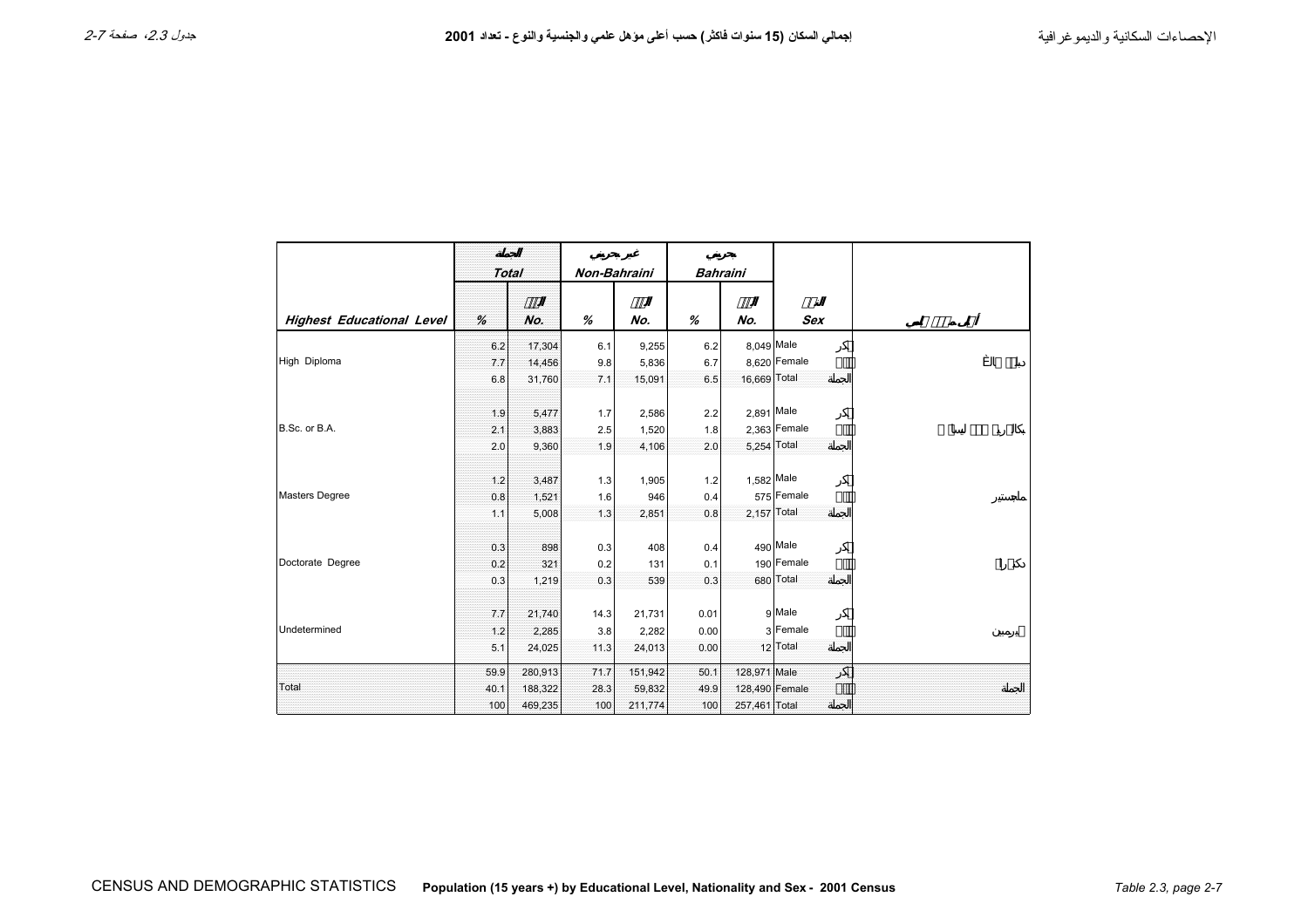|                             | <b>Total</b> |         |             | Non-Bahraini |        |             | <b>Bahraini</b> |         |             |   |
|-----------------------------|--------------|---------|-------------|--------------|--------|-------------|-----------------|---------|-------------|---|
|                             |              |         |             |              |        |             |                 |         |             |   |
|                             |              |         |             |              |        |             |                 |         |             |   |
| <b>Region/Health Center</b> | <b>Total</b> | Female  | <b>Male</b> | <b>Total</b> | Female | <b>Male</b> | <b>Total</b>    | Female  | <b>Male</b> | Ι |
| <b>REGION ONE</b>           | 103,576      | 46,341  | 57,235      | 33,232       | 11,447 | 21,785      | 70,344          | 34,894  | 35,450      |   |
| Muharraq                    | 27,235       | 12,265  | 14,970      | 11,150       | 4,287  | 6,863       | 16,085          | 7,978   | 8,107       |   |
| Sh.Salman                   | 31,260       | 12,595  | 18,665      | 13,733       | 3,894  | 9,839       | 17,527          | 8,701   | 8,826       |   |
| <b>National Bank</b>        | 29,614       | 13,896  | 15,718      | 6,790        | 2,540  | 4,250       | 22,824          | 11,356  | 11,468      |   |
| Dair                        | 15,467       | 7,585   | 7,882       | 1,559        | 726    | 833         | 13,908          | 6,859   | 7,049       |   |
| <b>REGION TWO</b>           | 141,109      | 49,369  | 91,740      | 105,744      | 31,782 | 73,962      | 35,365          | 17,587  | 17,778      |   |
| Naim                        | 41,183       | 10,872  | 30,311      | 31,451       | 6,012  | 25,439      | 9,732           | 4,860   | 4,872       |   |
| Ibn Sinna                   | 34,663       | 11,343  | 23,320      | 28,790       | 8,384  | 20,406      | 5,873           | 2,959   | 2,914       |   |
| Sh.Sabah Al Salem           | 38,426       | 16,916  | 21,510      | 23,318       | 9,346  | 13,972      | 15,108          | 7,570   | 7,538       |   |
| Hoora                       | 26,837       | 10,238  | 16,599      | 22,185       | 8,040  | 14,145      | 4,652           | 2,198   | 2,454       |   |
| <b>REGION THREE</b>         | 195,229      | 90,307  | 104,922     | 43,376       | 14,861 | 28,515      | 151,853         | 75,446  | 76,407      |   |
| Isa Town                    | 64,934       | 29,383  | 35,551      | 16,378       | 5,241  | 11,137      | 48,556          | 24,142  | 24,414      |   |
| Jidhafs                     | 47,660       | 22,483  | 25,177      | 7,215        | 2,237  | 4,978       | 40,445          | 20,246  | 20,199      |   |
| Budaiya                     | 43,691       | 20,812  | 22,879      | 12,265       | 5,269  | 6,996       | 31,426          | 15,543  | 15,883      |   |
| <b>Bilad Al Kadeem</b>      | 17,076       | 7,781   | 9,295       | 3,380        | 984    | 2,396       | 13,696          | 6,797   | 6,899       |   |
| A'Ali                       | 21,868       | 9,848   | 12,020      | 4,138        | 1,130  | 3,008       | 17,730          | 8,718   | 9,012       |   |
| <b>REGION FOUR</b>          | 206,637      | 89,123  | 117,514     | 62,585       | 17,821 | 44,764      | 144,052         | 71,302  | 72,750      |   |
| <b>Hamad Town</b>           | 32,454       | 16,379  | 16,075      | 2,680        | 1,685  | 995         | 29,774          | 14,694  | 15,080      |   |
| Sitra                       | 43,910       | 16,869  | 27,041      | 14,273       | 2,105  | 12,168      | 29,637          | 14,764  | 14,873      |   |
| Hamad Kanoo                 | 41,370       | 18,178  | 23,192      | 17,548       | 6,409  | 11,139      | 23,822          | 11,769  | 12,053      |   |
| East Riffa                  | 38,615       | 14,876  | 23,739      | 19,840       | 5,723  | 14,117      | 18,775          | 9,153   | 9,622       |   |
| Kuwait                      | 19,123       | 8,620   | 10,503      | 3,000        | 593    | 2,407       | 16,123          | 8,027   | 8,096       |   |
| Mohammed Jassim Kanoo       | 24,671       | 12,393  | 12,278      | 1,579        | 858    | 721         | 23,092          | 11,535  | 11,557      |   |
| Zallaq Clinic               | 2,659        | 941     | 1,718       | 1,269        | 229    | 1,040       | 1,390           | 712     | 678         |   |
| Jaw & Asker Clinic          | 3,835        | 867     | 2,968       | 2,396        | 219    | 2,177       | 1,439           | 648     | 791         |   |
| Total                       | 646,551      | 275,140 | 371,411     | 244,937      | 75,911 | 169,026     | 401,614         | 199,229 | 202,385     |   |

*Note: Exclude Bahrainis abroad who do not have place of residence in the Kingdom (4,053)* . (4,053) . (4,053)

 *Population based on Census - April 2001 . . 2001* - :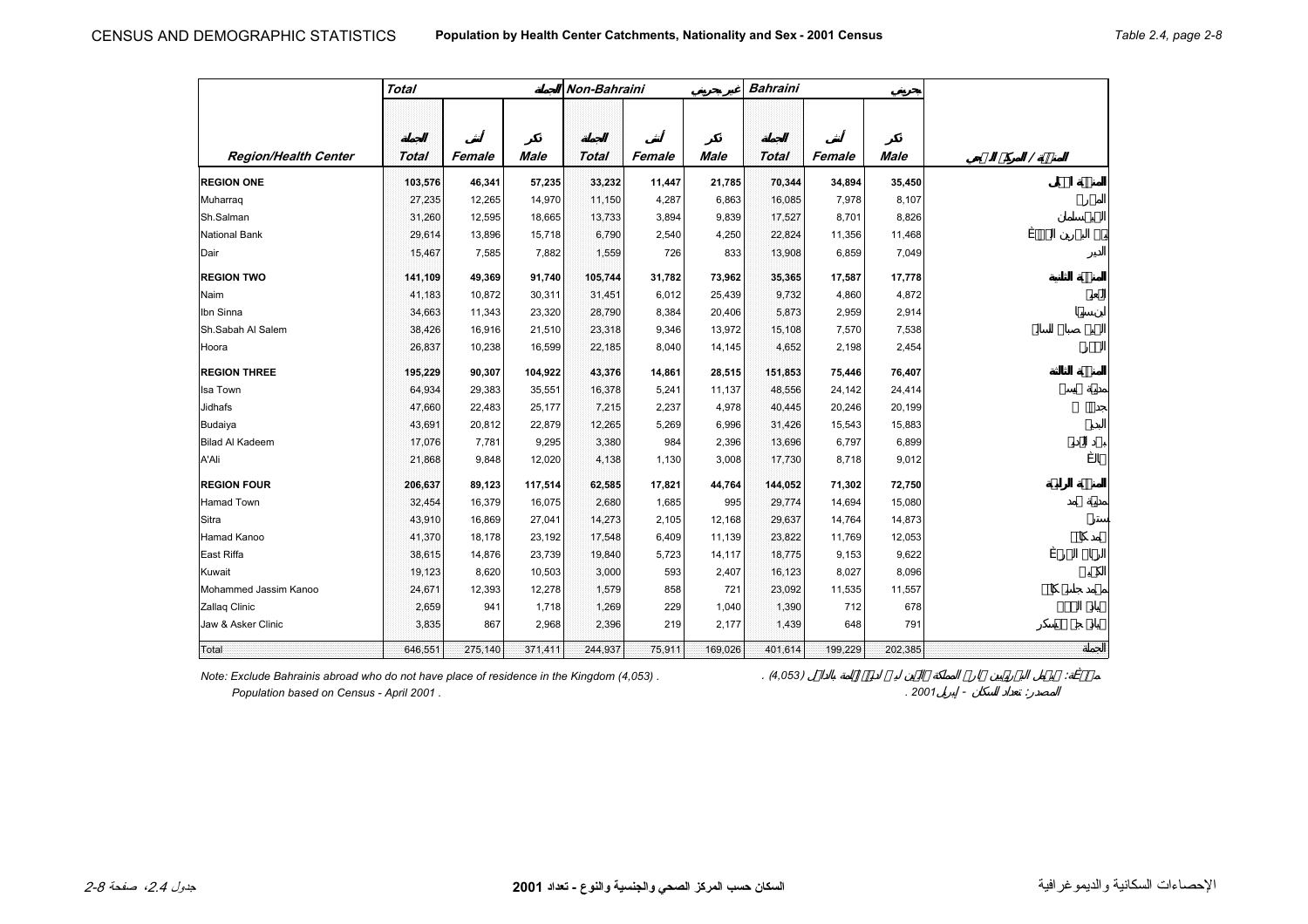|                   | <b>Total</b> |         |         | Non-Bahraini |           |           | <b>Bahraini</b> |         |         |
|-------------------|--------------|---------|---------|--------------|-----------|-----------|-----------------|---------|---------|
| Region            | <b>Total</b> | Female  | Male    | <b>Total</b> | Female    | Male      | <b>Total</b>    | Female  | Male    |
| Hidd              | 11,637       | 4,898   | 6,739   | 3,844        | 1,004     | 2,840     | 7,793           | 3,894   | 3,899   |
| Muharraq          | 91,939       | 41,443  | 50,496  | 29,388       | 10,443    | 18,945    | 62,551          | 31,000  | 31,551  |
| Manama            | 153,395      | 55,075  | 98,320  | 107,943      | 32,504    | 75,439    | 45,452          | 22,571  | 22,881  |
| Jidhafs           | 52,450       | 24,558  | 27,892  | 8,396        | 2,499     | 5,897     | 44,054          | 22,059  | 21,995  |
| Northern          | 43,691       | 20,812  | 22,879  | 12,265       | 5,269     | 6,996     | 31,426          | 15,543  | 15,883  |
| Sitra             | 43,910       | 16,869  | 27,041  | 14,273       | 2,105     | 12,168    | 29,637          | 14,764  | 14,873  |
| Central           | 49,969       | 20,825  | 29,144  | 15,144       | 3,608     | 11,536    | 34,825          | 17,217  | 17,608  |
| Isa Town          | 36,833       | 18,406  | 18,427  | 5,372        | 2,763     | 2,609     | 31,461          | 15,643  | 15,818  |
| Riffa             | 79,985       | 33,054  | 46,931  | 37,388       | 12,132    | 25,256    | 42,597          | 20,922  | 21,675  |
| Western           | 26,149       | 11,676  | 14,473  | 4,724        | 893       | 3,831     | 21,425          | 10,783  | 10,642  |
| Southern          | 3,875        | 872     | 3,003   | 2,434        | 224       | 2,210     | 1,441           | 648     | 793     |
| <b>Hamad Town</b> | 52,718       | 26,652  | 26,066  | 3,766        | 2,467     | 1,299     | 48,952          | 24,185  | 24,767  |
| Abroad            | 4,053        | 1,815   | 2,238   | <b>NA</b>    | <b>NA</b> | <b>NA</b> | 4,053           | 1,815   | 2,238   |
| Total             | 650,604      | 276,955 | 373,649 | 244,937      | 75,911    | 169,026   | 405,667         | 201,044 | 204,623 |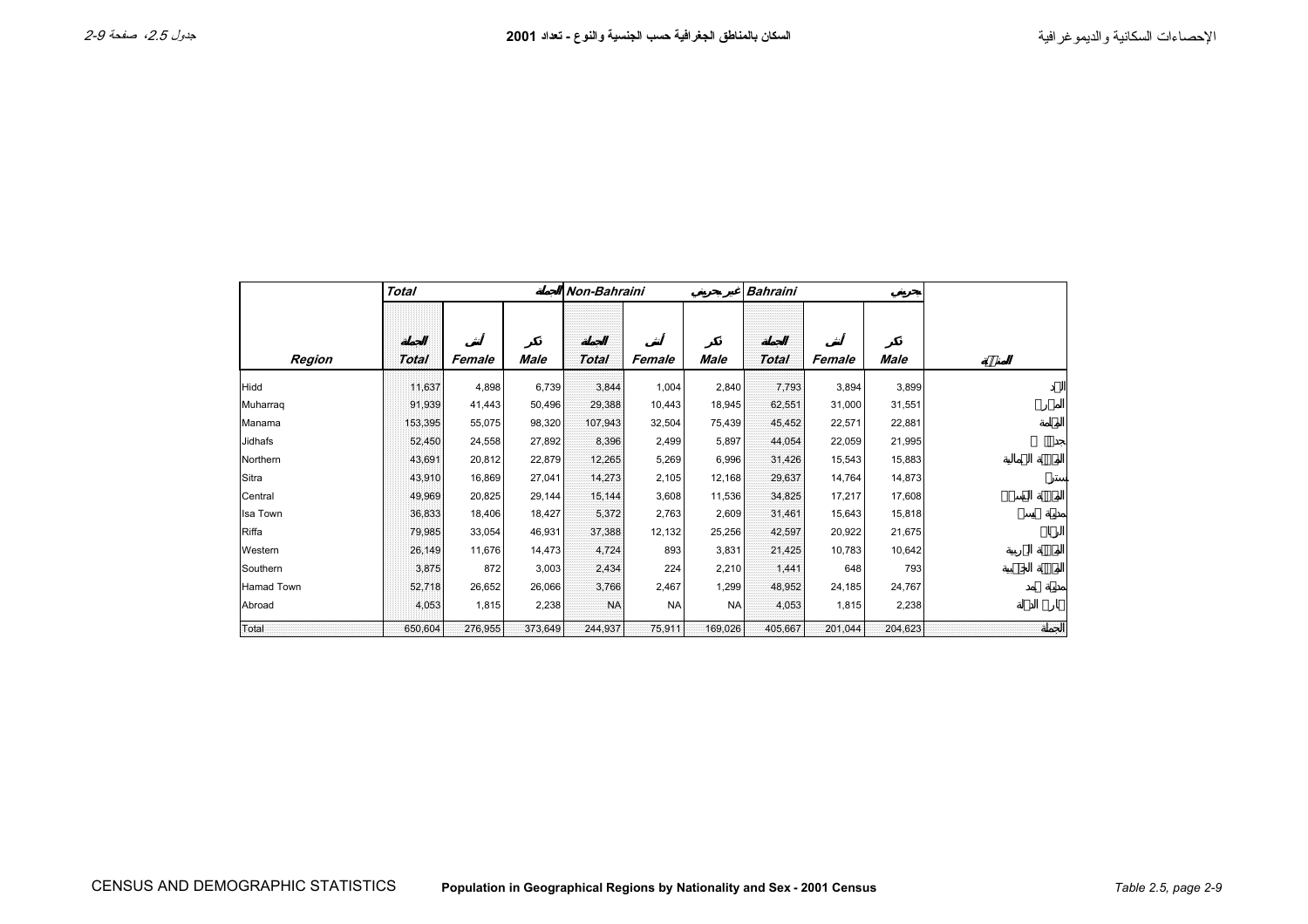|              | <b>Type of Disability</b> |                         |                  |                  |                |             |             |                |                   |
|--------------|---------------------------|-------------------------|------------------|------------------|----------------|-------------|-------------|----------------|-------------------|
|              |                           |                         | Ø                | <b>Mentally</b>  |                |             |             |                |                   |
|              |                           |                         |                  | Slow/            |                |             |             |                |                   |
|              | <b>Other</b>              | Weak /                  | <b>Paralysed</b> | <b>Strange</b>   | <b>Amputee</b> | Deaf &      | <b>Deaf</b> | <b>Blind</b>   |                   |
| <b>Total</b> |                           | Aged                    |                  | <b>Behaviour</b> |                | <b>Dumb</b> |             |                | <b>Age Groups</b> |
| 144          | 69                        |                         | 25               | 26               | 3              | 13          | 4           | $\overline{4}$ | $0 - 4$           |
| 286          | 102                       |                         | 30               | 84               | 7              | 38          | 18          | $\overline{7}$ | $5-9$             |
| 481          | 167                       |                         | 47               | 191              | 13             | 27          | 25          | 11             | $10 - 14$         |
| 380          | 111                       |                         | 30               | 165              | 7              | 38          | 15          | 14             | $15 - 19$         |
| 410          | 128                       | 1                       | 29               | 166              | 10             | 45          | 20          | 11             | $20 - 24$         |
| 302          | 114                       |                         | 20               | 84               | 17             | 35          | 19          | 12             | 25-29             |
| 259          | 86                        | $\overline{\mathbf{c}}$ | 34               | 86               | 10             | 26          | 7           | 8              | 30-34             |
| 314          | 96                        | 12                      | 43               | 84               | 14             | 39          | 9           | 17             | 35-39             |
| 233          | 78                        | 14                      | 32               | 46               | 18             | 23          | 9           | 13             | 40-44             |
| 172          | 51                        | 17                      | 26               | 23               | 14             | 12          | 6           | 23             | 45-49             |
| 140          | 43                        | 11                      | 23               | 14               | 12             | 8           |             | 28             | 50-54             |
| 140          | 33                        | 19                      | 27               | 6                | 11             | 5           | 7           | 32             | 55-59             |
| 160          | 36                        | 26                      | 38               | 3                | 14             | 1           | 3           | 39             | 60-64             |
| 808          | 91                        | 210                     | 168              | 14               | 53             | 11          | 20          | 241            | $65 +$            |
| 4,229        | 1,205                     | 313                     | 572              | 992              | 203            | 321         | 163         | 460            | Total             |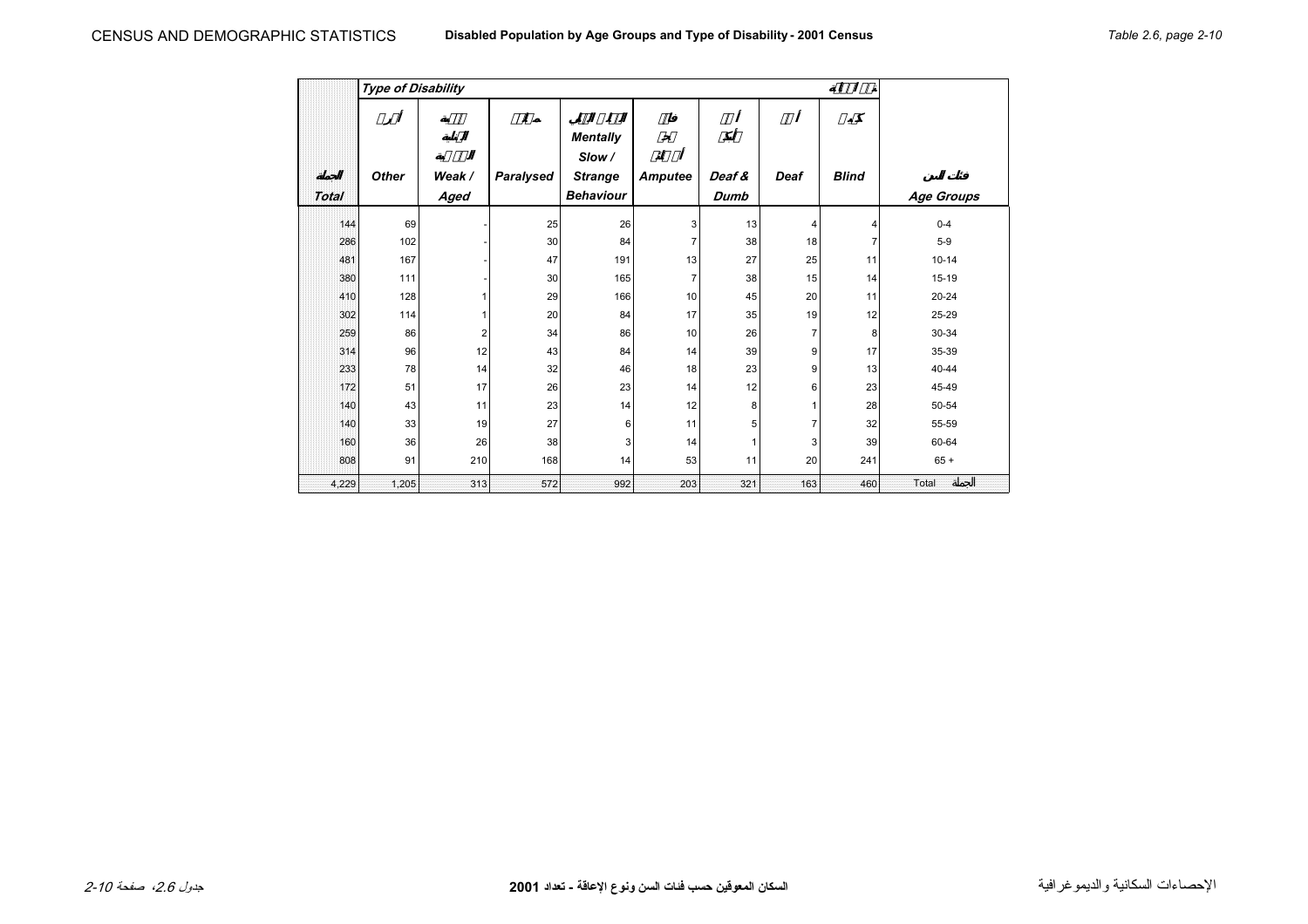$\Gamma$ 

|                       | <b>Total</b> |         | Non-Bahraini |         | <b>Bahraini</b> |               |                |         |
|-----------------------|--------------|---------|--------------|---------|-----------------|---------------|----------------|---------|
| <b>Smoking Status</b> | %            | No.     | %            | No.     | %               | No.           | <b>Sex</b>     |         |
|                       | 10.0         | 28,219  | 10.0         | 15,240  | 10.1            | 12,979 Male   |                |         |
| Less than 1 Packet    | 0.9          | 1,698   | 1.6          | 936     | 0.6             |               | 762 Female     |         |
|                       | 6.4          | 29,917  | 7.6          | 16,176  | 5.3             | 13,741 Total  |                |         |
|                       | 3.4          | 9,553   | 2.2          | 3,313   | 4.8             |               | 6,240 Male     |         |
| 1-2 Packets           | 0.2          | 397     | 0.4          | 241     | 0.1             |               | 156 Female     | $1 - 2$ |
|                       | 2.1          | 9,950   | 1.7          | 3,554   | 2.5             |               | 6,396 Total    |         |
|                       | 0.9          | 2,465   | 0.3          | 457     | 1.6             |               | 2,008 Male     |         |
| More than 2 Packets   | 0.0          | 71      |              | 29      |                 |               | 42 Female      |         |
|                       | 0.5          | 2,536   | 0.2          | 486     | 0.8             |               | 2,050 Total    |         |
|                       | 0.7          | 1,980   | 0.3          | 478     | 1.2             | 1,502 Male    |                |         |
| <b>Other Kinds</b>    | 1.9          | 3,668   | 0.2          | 131     | 2.8             |               | 3,537 Female   |         |
|                       | 1.2          | 5,648   | 0.3          | 609     | 2.0             |               | 5,039 Total    |         |
|                       | 11.9         | 33,419  | 21.9         | 33,265  | 0.1             |               | 154 Male       |         |
| Unknown               | 1.6          | 3,074   | 5.1          | 3,042   |                 |               | 32 Female      |         |
|                       | 7.8          | 36,493  | 17.1         | 36,307  | 0.1             |               | 186 Total      |         |
|                       | 73.1         | 205,277 | 65.3         | 99,189  | 82.3            | 106,088 Male  |                |         |
| Not Smoking           | 95.3         | 179,414 | 92.7         | 55,453  | 96.5            |               | 123,961 Female |         |
|                       | 82.0         | 384,691 | 73.0         | 154,642 | 89.4            | 230,049 Total |                |         |
|                       | 59.9         | 280,913 | 71.7         | 151,942 | 50.1            | 128,971 Male  |                |         |
| Total                 | 40.1         | 188,322 | 28.3         | 59,832  | 49.9            |               | 128,490 Female |         |
|                       | 100.0        | 469,235 | 100.0        | 211,774 | 100.0           | 257,461 Total |                |         |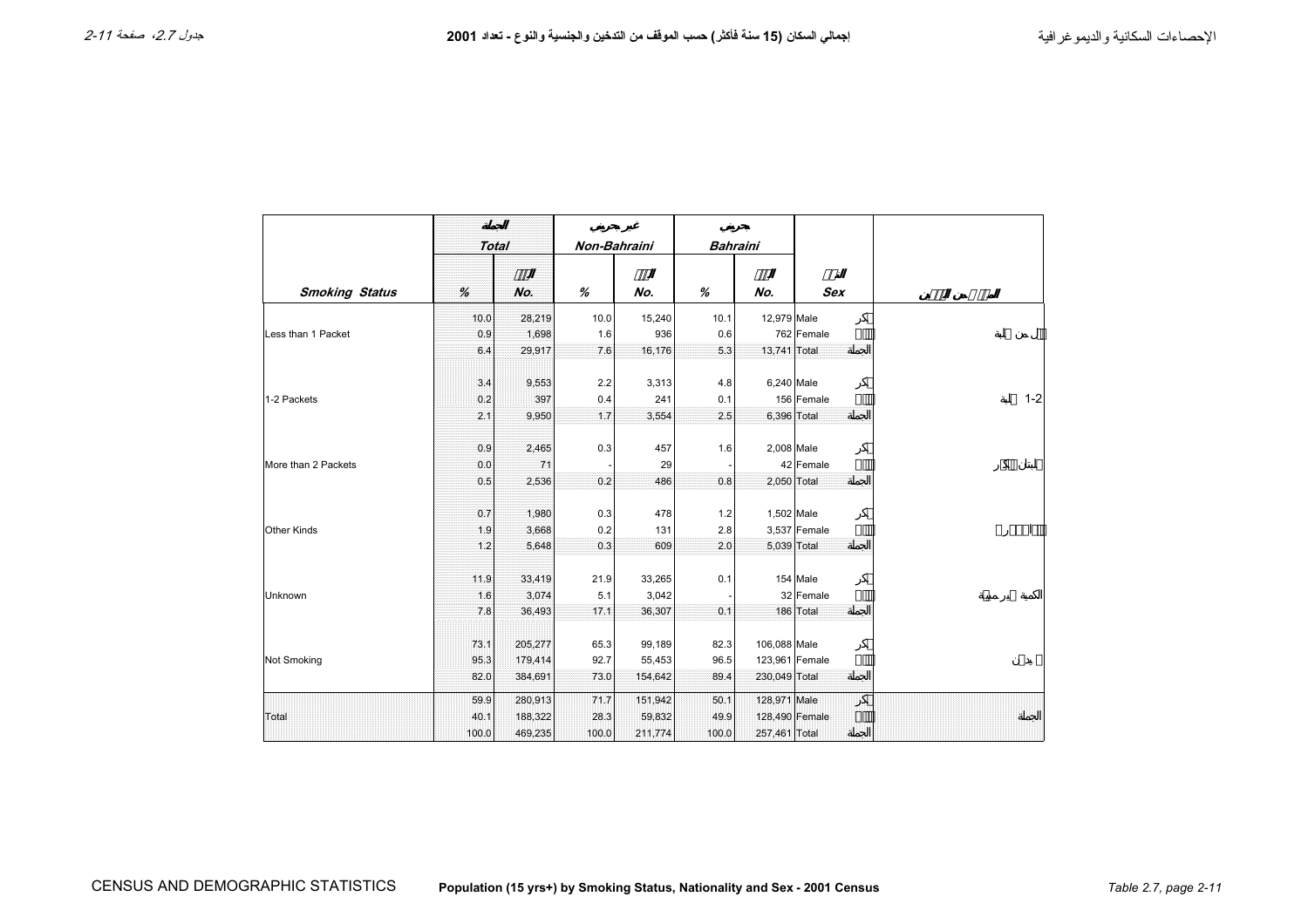| <b>Total</b> |         |         | Non-Bahraini |        |         | <b>Bahraini</b> |         |         |                   |
|--------------|---------|---------|--------------|--------|---------|-----------------|---------|---------|-------------------|
| <b>Total</b> | Female  | Male    | <b>Total</b> | Female | Male    | <b>Total</b>    | Female  | Male    | <b>Age Groups</b> |
| 11,468       | 5,455   | 6,013   | 2,575        | 1,207  | 1,368   | 8,893           | 4,248   | 4,645   | Less than 1 Year  |
| 50,107       | 24,552  | 25,555  | 10,303       | 5,000  | 5,303   | 39,804          | 19,552  | 20,252  | $1 - 4$           |
| 66,031       | 32,598  | 33,433  | 12,196       | 6,002  | 6,193   | 53,835          | 26,596  | 27,240  | $5 - 9$           |
| 62,501       | 30,297  | 32,204  | 10,327       | 4,954  | 5,373   | 52,174          | 25,343  | 26,831  | $10 - 14$         |
| 54,163       | 26,195  | 27,969  | 7,211        | 3,365  | 3,846   | 46,953          | 22,830  | 24,123  | 15-19             |
| 62,398       | 28,186  | 34,212  | 21,688       | 8,364  | 13,324  | 40,710          | 19,822  | 20,888  | $20 - 24$         |
| 73,870       | 28,245  | 45,625  | 41,754       | 12,371 | 29,383  | 32,115          | 15,874  | 16,241  | 25-29             |
| 76,991       | 29,291  | 47,700  | 46,661       | 13,759 | 32,903  | 30,329          | 15,532  | 14,797  | 30-34             |
| 69,648       | 27,120  | 42,528  | 38,512       | 10,884 | 27,628  | 31,136          | 16,236  | 14,900  | 35-39             |
| 58,834       | 21,081  | 37,753  | 32,564       | 7,352  | 25,213  | 26,270          | 13,729  | 12,541  | 40-44             |
| 40,213       | 13,573  | 26,640  | 20,704       | 4,134  | 16,569  | 19,509          | 9,438   | 10,071  | 45-49             |
| 22,696       | 7,692   | 15,004  | 9,917        | 1,888  | 8,028   | 12,779          | 5,803   | 6,976   | 50-54             |
| 13,030       | 5,438   | 7,593   | 3,950        | 812    | 3,137   | 9,081           | 4,625   | 4,455   | 55-59             |
| 10,093       | 4,846   | 5,247   | 1,609        | 418    | 1,190   | 8,484           | 4,428   | 4,056   | 60-64             |
| 6,798        | 3,449   | 3,349   | 714          | 236    | 478     | 6,083           | 3,213   | 2,871   | 65-69             |
| 5,181        | 2,530   | 2,651   | 427          | 132    | 295     | 4,754           | 2,398   | 2,356   | 70-74             |
| 5,397        | 2,594   | 2,803   | 352          | 154    | 199     | 5,044           | 2,440   | 2,604   | $75+$             |
| 689,418      | 293,140 | 396,278 | 261,463      | 81,033 | 180,430 | 427,955         | 212,107 | 215,848 | Total             |

*Note: Figures may not add to total due to rounding .* . :

 *Population Estimates - 1st July 2003 .* . *2003 1* -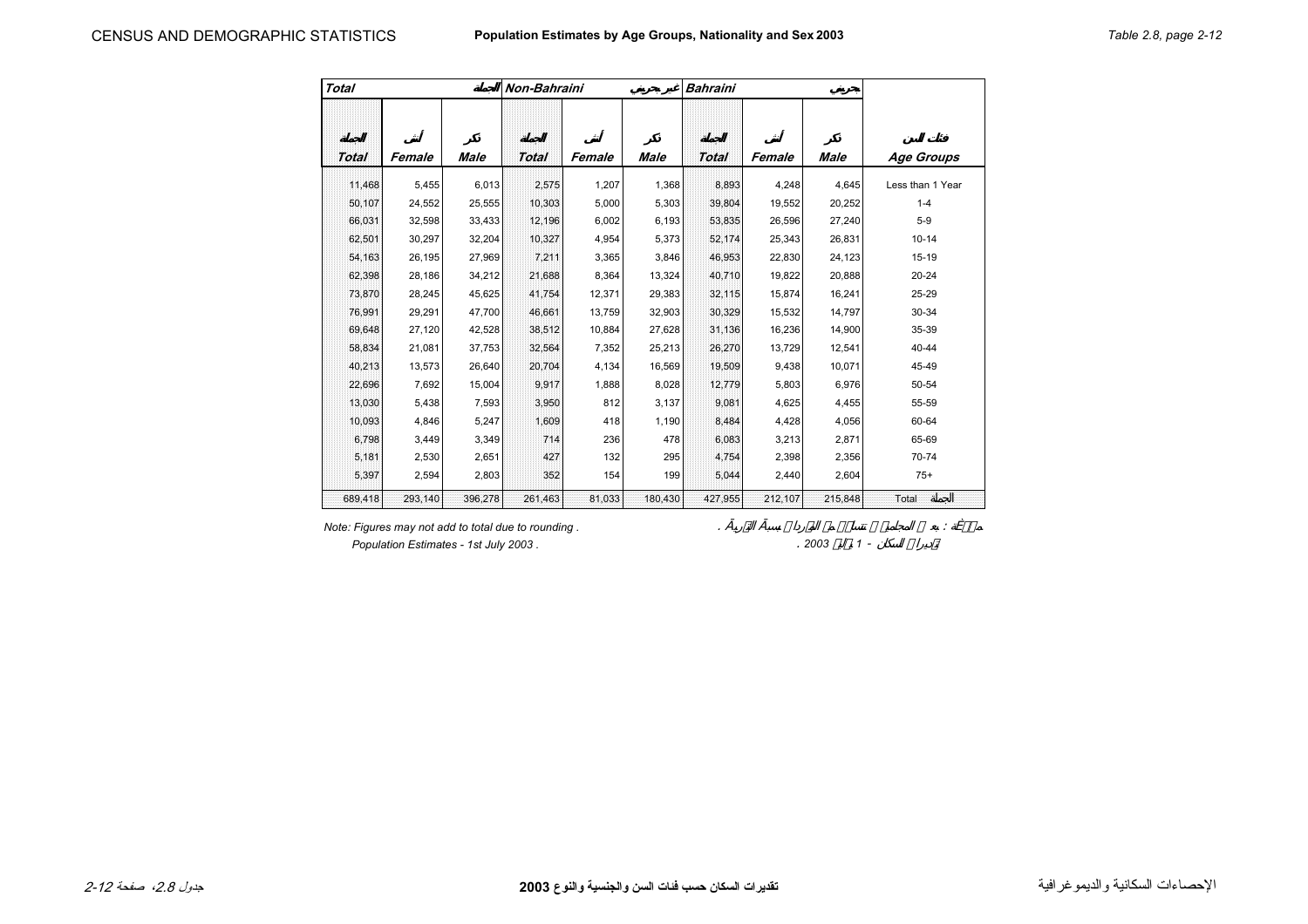|                             | <b>Total</b> |         |         |              | Non-Bahraini |             | <b>Bahraini</b> |         |             |  |
|-----------------------------|--------------|---------|---------|--------------|--------------|-------------|-----------------|---------|-------------|--|
|                             |              |         |         |              |              |             |                 |         |             |  |
| <b>Region/Health Center</b> | <b>Total</b> | Female  | Male    | <b>Total</b> | Female       | <b>Male</b> | Total           | Female  | <b>Male</b> |  |
| Muharrag                    | 29,042       | 13,062  | 15,980  | 11,903       | 4,578        | 7,324       | 17,139          | 8,483   | 8,656       |  |
| Sh.Salman                   | 33,336       | 13,425  | 19,911  | 14,657       | 4,157        | 10,500      | 18,679          | 9,268   | 9,411       |  |
| National Bank of Bahrain    | 31,570       | 14,804  | 16,766  | 7,242        | 2,715        | 4,528       | 24,328          | 12,089  | 12,239      |  |
| Dair                        | 16,469       | 8.073   | 8,396   | 1,662        | 778          | 884         | 14.807          | 7.295   | 7,512       |  |
| Naim                        | 43,948       | 11,593  | 32,355  | 33,571       | 6,418        | 27,153      | 10,377          | 5,175   | 5,202       |  |
| Ibn Sinna                   | 36,991       | 12,106  | 24,884  | 30,722       | 8,946        | 21,776      | 6,269           | 3,160   | 3,108       |  |
| Sh.Sabah Al Salem           | 40,983       | 18,034  | 22,949  | 24,895       | 9,975        | 14,920      | 16,089          | 8.059   | 8,030       |  |
| Hoora                       | 28,626       | 10,915  | 17,712  | 23,681       | 8,581        | 15.100      | 4,945           | 2,333   | 2,612       |  |
| Isa Town                    | 69,217       | 31,297  | 37,921  | 17,481       | 5,591        | 11,889      | 51,737          | 25,705  | 26,031      |  |
| Jidhafs                     | 50,802       | 23,939  | 26,863  | 7,712        | 2,390        | 5,322       | 43,090          | 21,548  | 21,542      |  |
| Budaiya                     | 46,579       | 22,166  | 24,413  | 13,092       | 5,624        | 7,469       | 33,486          | 16,542  | 16,944      |  |
| <b>Bilad Al Kadeem</b>      | 18,208       | 8,285   | 9,923   | 3,616        | 1,053        | 2,562       | 14,592          | 7,232   | 7,360       |  |
| A'Ali                       | 23,314       | 10,497  | 12,817  | 4,419        | 1,207        | 3,212       | 18,895          | 9,289   | 9,605       |  |
| Hamad Town                  | 34,596       | 17,450  | 17,145  | 2,863        | 1,799        | 1,065       | 31,732          | 15,651  | 16,081      |  |
| Sitra                       | 46,815       | 17,960  | 28,855  | 15,235       | 2,245        | 12,990      | 31,580          | 15,715  | 15,865      |  |
| Hamad Kanoo                 | 44,128       | 19,374  | 24,754  | 18,729       | 6,839        | 11,889      | 25,399          | 12,535  | 12,865      |  |
| East Riffa                  | 41,161       | 15,845  | 25,317  | 21,174       | 6,110        | 15,064      | 19,987          | 9.735   | 10,253      |  |
| Kuwait                      | 20,375       | 9.179   | 11,196  | 3.194        | 632          | 2,562       | 17,181          | 8,547   | 8,634       |  |
| Mohammad Jassim Kanoo       | 26,296       | 13,196  | 13,101  | 1,692        | 916          | 776         | 24,605          | 12,280  | 12,325      |  |
| Zallaq Clinic               | 2,859        | 1,007   | 1,853   | 1,362        | 243          | 1.119       | 1,497           | 764     | 734         |  |
| Jaw & Asker Clinic          | 4,104        | 935     | 3,169   | 2,563        | 235          | 2,328       | 1,542           | 700     | 842         |  |
| Total                       | 689,418      | 293,140 | 396,278 | 261,463      | 81,033       | 180,430     | 427,955         | 212,107 | 215,848     |  |

*Note: Figures may not add to total due to rounding .* . :

 *Population Estimates - 1st July 2003 .* . *2003 1* -